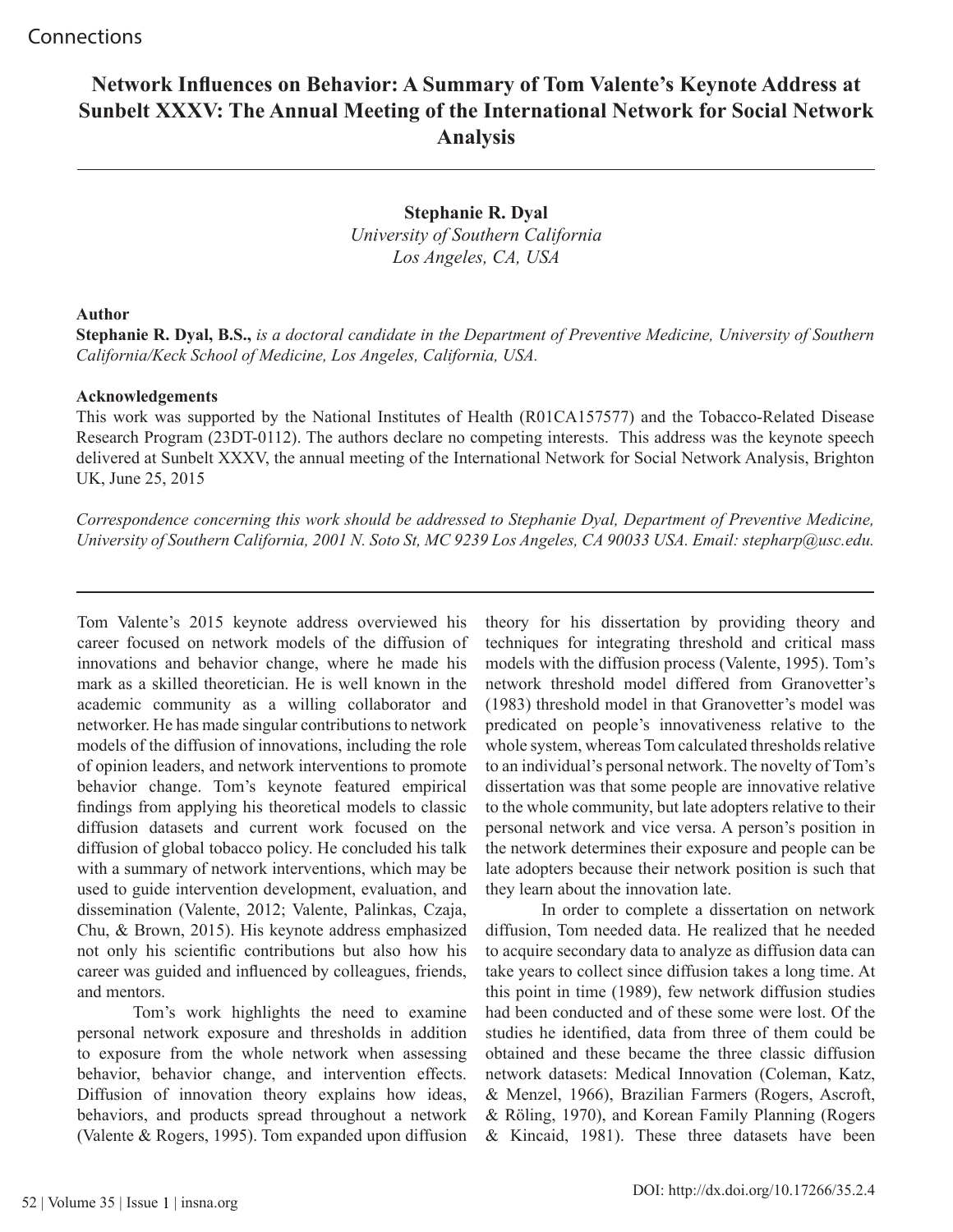submitted to Connection's data exchange network ametwork exposure. Using this methodology, Tom began will also be made available for use in UCINET as wehlis dissertation work assessing if cohesion or structural as in netdiffuseR, a new R package Tom is developieguivalence exposures were associated with behavioral with George G. Vega Yon. To appreciate the challenges botion using two of the three classic diffusion of obtaining these data in a pre-internet era, Tom shaned work datasets. He found that the time tendencies some stories about how he got them. One story related to different for the 3 studies, as shown in Table 1. obtaining the Korean Family Planning data, which Rogerbe results suggested that there was no time tendency had given to Mark Granovetter, the Sunbelt X keynofter the medical innovation data, late adoption for the speaker. Tom wrote to Granovetter who replied with Korean family planning data, and negative, then positive letter from Mark's colleague Dr. Roland Song (Figure ti) me effects for the Brazilian farmers data. In Table 2, along with the only copy of the data which was stored o $\Delta$ HVHHWKDWH[SRVXUHKDGDSRVI a Vax 750 tape, a data storage format that was outdated ption for the Brazilian farmers study, but that there even at this point in time (1990). was no "contagion" effect for the other two studies. (NB:

Tom outlined the methods for and results from or Tom's dissertation he only had acquired the Korean analyzing network exposure effects in the three classiamily Planning and Medical Innovation data, neither of diffusion datasets. The data were transformed to an evehich showed network effects.) This was alarming for history dataset, where each person has multiple rowtom as diffusion of innovation theory suggests that the in the dataset, one row for each year when they did diffusion effect, the increasing interpersonal pressure to adopt and one row for the year they did, and a binaDyGRSW DQLQQRYDWLRQDVLWGLII variable indicating adoption status for each time point.KLV ¿QGLQJ OHG 7RP WR GHYHORS Then, a discrete hazard model was calculated includingdel (Valente, 1996).

effects for time, socioeconomic factors, degree, and

Figure 1: Letter accompanying Korean Family Planning Dataset

|                             | Table 1 Time tendences for likelihoods of adoption for the three |
|-----------------------------|------------------------------------------------------------------|
| classic diffusion datasets. |                                                                  |

| Likelihood of Adoption |                                    |                                      |                                             |  |  |
|------------------------|------------------------------------|--------------------------------------|---------------------------------------------|--|--|
|                        | Medical<br>Innovation<br>$N = 868$ | Korean Fam.<br>Planning<br>$N=6,356$ | <b>Brazilian</b><br>Farmers<br>$N = 10,085$ |  |  |
| Time 2                 | 1.11                               | 1.27                                 | $0.10*$                                     |  |  |
| Time 3                 | 1.31                               | 1.26                                 | $0.10*$                                     |  |  |
| Time 4                 | 1.61                               | 1.14                                 | 0.59                                        |  |  |
| Time 5                 | 2.20                               | 1.47                                 | $3.37**$                                    |  |  |
| Time 6                 | 2.80                               | $1.60*$                              | 0.29                                        |  |  |
| Time 7                 | $3.71*$                            | $1.66*$                              | 0.29                                        |  |  |
| Time 8                 | 2.09                               | 1.48                                 | 1.41                                        |  |  |
| Time 9                 | 1.52                               | $2.65**$                             | 0.29                                        |  |  |
| Time 10                | 0.53                               | $1.96**$                             | $11.4**$                                    |  |  |
| Time 11                | 3.14                               |                                      | 0.70                                        |  |  |
| Time 12                | 2.20                               |                                      | $5.65**$                                    |  |  |
| Time 13                | 1.55                               |                                      | $2.26*$                                     |  |  |
| Time 14                | 3.73                               |                                      | $6.01**$                                    |  |  |
| Time 15                | $4.85*$                            |                                      | 11.54                                       |  |  |
| Time 16                | 1.17                               |                                      | $11.67***$                                  |  |  |
| Time 17                | 1.24                               |                                      | $18.1**$                                    |  |  |
| Time 18                |                                    |                                      | $16.9**$                                    |  |  |
| Time 19                |                                    |                                      | 22.26**                                     |  |  |

Note: \*indicates  $p < .05$ , \*\* indicates  $p < .01$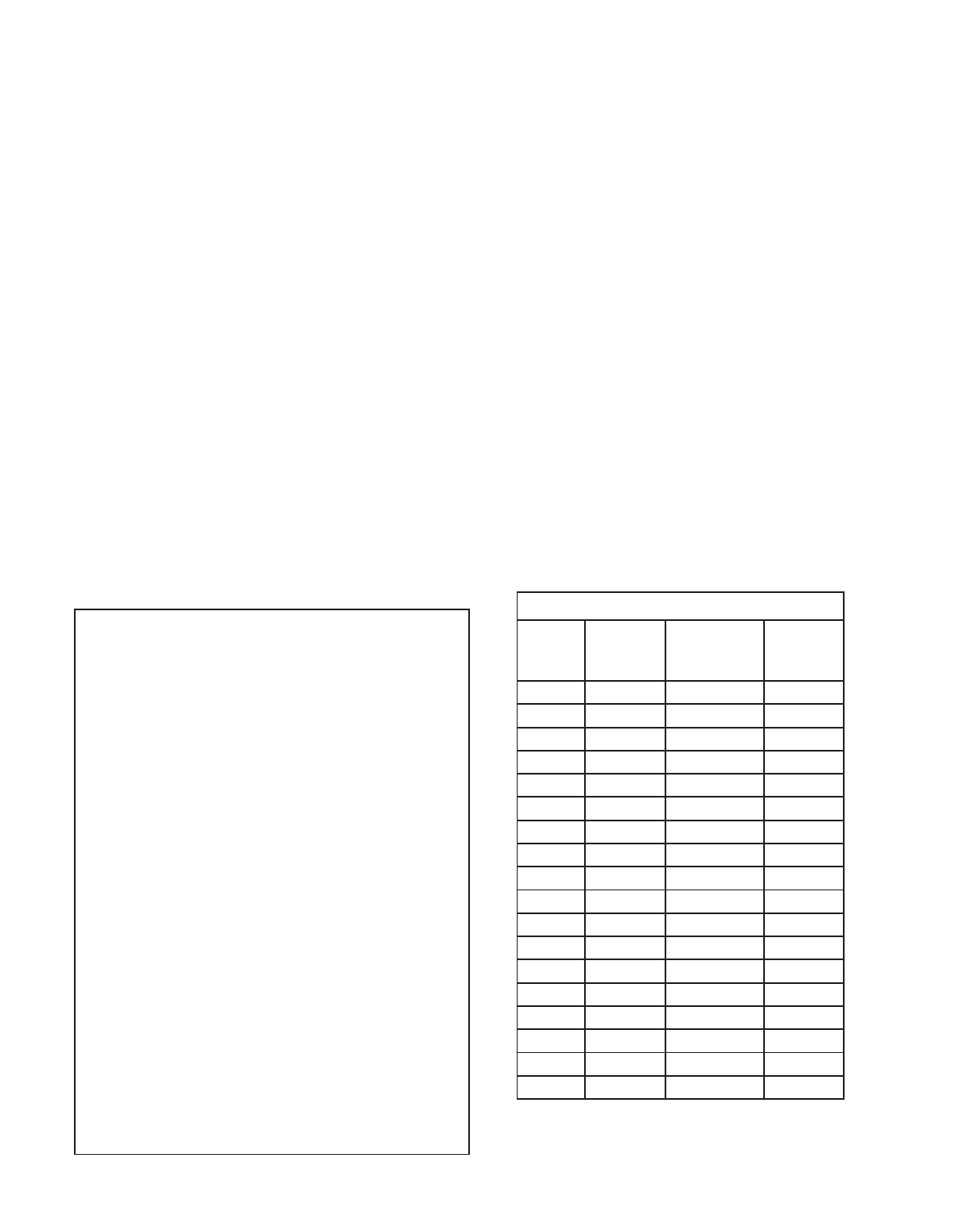Table 2: Predictors of likelihood of adoption for the three classion. Many media interventions may be effective through diffusion studies (controlling for time dummies (Table 1)).

| Likelihood of Adoption |                                    |                                    |                                             |  |  |  |
|------------------------|------------------------------------|------------------------------------|---------------------------------------------|--|--|--|
|                        | Medical<br>Innovation<br>$N = 868$ | Korean Faml<br>Planning<br>N=6,356 | <b>Brazilian</b><br>Farmers<br>$N = 10,085$ |  |  |  |
| Detail Agents          | 1.27                               |                                    |                                             |  |  |  |
| Science<br>Orientation | $0.60**$                           |                                    |                                             |  |  |  |
| Journals Subs.         | $1.63*$                            |                                    |                                             |  |  |  |
| # Sons                 |                                    | $1.43**$                           |                                             |  |  |  |
| Media Camp.<br>Exp.    |                                    | $1.10**$                           |                                             |  |  |  |
| Income                 |                                    |                                    | $1.18**$                                    |  |  |  |
| <b>Visits to City</b>  |                                    |                                    | 1.00                                        |  |  |  |
| Out Degree             | 0.96                               | 1.05                               | 0.98                                        |  |  |  |
| In Degree              | 1.04                               | $1.06***$                          | $1.02*$                                     |  |  |  |
| Exposure<br>(Cohesion) | 0.94                               | 1.16                               | $2.16**$                                    |  |  |  |

Note:  $*$  indicates  $p < .05$ ,  $**$  indicates  $p < .01$ 

peer communication and assessing media effects using the threshold model may prove useful when conducting such studies.

Tom pointed out that the problem with network diffusion studies conducted to date is that they have used static measures of networks and adoption data are often retrospective recall or from incomplete records. One of his recent projects is attempting to correct this shortcoming by analyzing diffusion with complete adoption data and multiple, dynamic networks. This project was instigated when Tom heard about GLOBALink, an electronic forum which was developed to facilitate communication on global tobacco control issues. One of the outcomes of tobacco control advocates' work has been the creation, UDWL¿FDWLRQ DQG LPSOHPHQWDV Convention on Tobacco Control (FCTC) Treaty. GLOBALink consisted of about 7,000 members over its 20-year history, providing a large dataset with multiple networks for diffusion network analysis.

The advantages of the FCTC diffusion data are that the adoption data are accurate, there is no missing data, and there are multiple, dynamic networks. The

While working on an evaluation of a media campaig to promote family planning in Bolivia, Tom found that the campaign did not increase contraceptive use. He had international trade and GLOBALink networks using hypothesized that the combined effect of mass media<sup>ndiar</sup> methodology to that used on the classic diffusion dispositions and that the communication exposures would result as Results of this study indicate that exposure to and interpersonal communication exposures would result a window of the study of the study of the study of th and interpersental communication expectation modify UHDW\UDWL¿FDWLRQ LV SUHGLFW<br>be associated with contraceptive use, but the data did<sup>U</sup>HDW\UDWL¿FDWLRQ LV SUHGLFW ORW VXSSRUW WKLV \$W WKLV<sup>TO</sup>SPPPOPUT ZDV DW KLV ¿UVW MRE working in a staff evaluation position at the Center for Communication Programs at Johns Hopkins University. with this dataset than just test prior theories. This inspired Not wanting to report back to the program developers him to develop a dynamic model of diffusion effects that their program was not effective, Tom applied the  $LJXUH$ that then program has not enceave, form applied with  $I$  WHUQDO LQÀXHQFH DQG WKH U<br>threshold model from his dissertation. Table 3 presents  $I$  with  $I$  and  $I$  and  $I$  and  $I$  and  $I$  and  $I$  and  $I$ the results of the Bolivian campaign analysis when the JJUHJDWLQJ UHVHDUFK ¿QGLQJV I GDWD DUH VWUDWL¿HG E\ SHUVRQDO QHWZRUN WKUHVKROG OHYHO The Bolivia data showed that women with low thresholds LQÀXHQFHV RI FRXQWU\ DWWULEXW UDWL¿FDWLRQV RI RWKHU FRXQWl Tom wanted to do something more interesting WELLIXUH ZKLFK LQFOXGHV SHHU

to adoption reported higher exposures to the media  $\frac{1}{2}$  and  $\frac{1}{2}$  and  $\frac{1}{2}$  and  $\frac{1}{2}$  and  $\frac{1}{2}$  and  $\frac{1}{2}$  and  $\frac{1}{2}$  and  $\frac{1}{2}$  and  $\frac{1}{2}$  and  $\frac{1}{2}$  and  $\frac{1}{2}$  and  $\frac{1}{2}$  and  $\$ campaign. The campaign was effective primarily for the Saba, 1998). women with low thresholds, in both panel and cross-Y"RU %ROLYLDQ FRQWUDFHSWLRQ VWXG\ VW

sectional analyses. The threshold model provides a way WR PHDVXUH WKH WZR VWHS ARZ (Valente & Saba, 1998). More than just modeling a theory, this research suggests that intervention effects may be  $\frac{1.35}{2}$  missed if network thresholds to adoption are ignored.  $\frac{1.35}{2}$  1.35<sup>\*\*</sup> 1.75<sup>\*\*</sup> 1.31 1.4 Tom's analysis found that health media campaigns  $h$   $R_{\text{c}^{\text{LO}^{\text{me}}}$  and  $1.35**$  and  $1.17$  and  $1.13$  and  $0.97$ effective, but mostly worked by increasing contraceptiveleruse for those people lacking contraceptive users in the Children | 1.15 | 1.2 | 1.05 | 1.21 network (Valente & Saba, 1998). This study suggested ampaign that media interventions may interact with social network xposure tional: Low Threshold High Threshold Low Threshold High Threshold  $0.92**$  0.92\*\* 0.98 0.98 2.36\*\* 1.92 1.71\* 1.26

characteristics: Exposure, position, embeddedness, and sole:  $*$  indicates p < .05,  $**$  indicates p < .01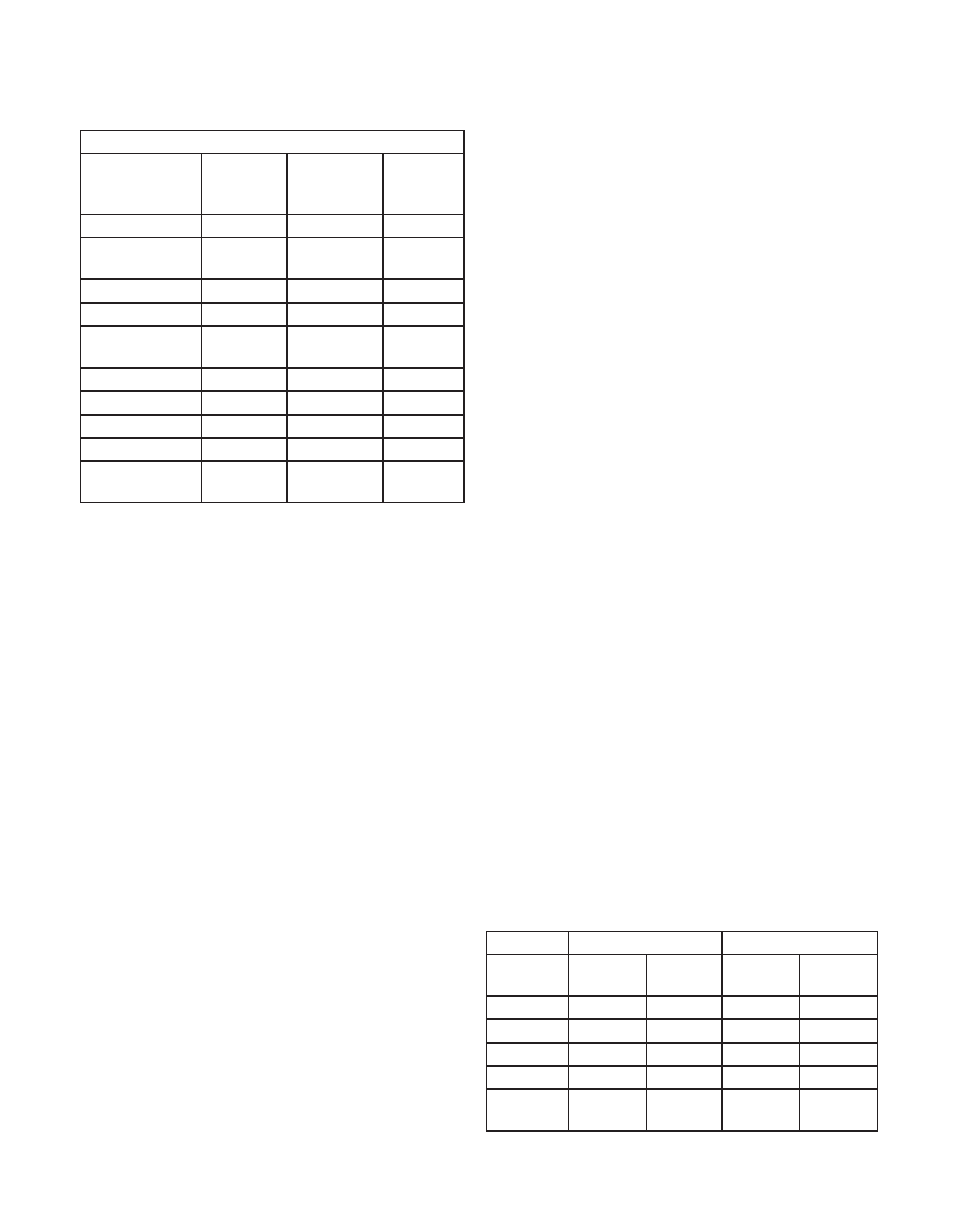diffusion research. The model proposes that exter 2006). Tom proposed that many research avenues remain  $LQ$ ÀXHQFH GHFD\V RYHU WLPH un terkploorted Fin WhethRoCik in the true to the SSRS Unctive as when the initial ON DQG GHFD\VRYHU WLPH SHHU ELHQWAWWHIQUFWHRLQGUHQDWLHIWJUDROXGSWWKJHVI role of opinion leaders varies. We have tested the mod&IK HP RU LGHQWLI\ OHDGHUV ¿UVW on the FCTC diffusion data and found partial support fttrem, comparing different network approaches, and how its components. This work is currently being expandedntextual factors affect network interventions. upon in the Global Diffusion of Tobacco Control study Tom's approach to his work focuses on examining

9DOHQWH '\DO &KX :LSÀL Tom has translated his empirical and theoreticand derstand the behavior of a network, he considers how work from network diffusion research to provideach individual node views its network and that each node a framework for the use of social network data t $\bf\delta$  DQ <code>KDYH</code> <code>D</code> <code>XQLTXH</code> <code>UHVSRQVH</code> WR design, adopt, implement and sustain behavior changualculating thresholds from nodes' personal networks, interventions (Valente, 2012; Valente, Palinkas, et aP, R G H O L Q J H I I H F W V R I S X E O L F K H D O 2015). Research documenting the association betwere and acknowledging that leaders are only leaders networks and behavior spurred researchers in the 1990fotosome nodes in a network all suggest attention paid to pose this question: "If networks are so important how chaterogeneity in nodes' perceptions of their network and they be used to accelerate change?" Many interventio@sR G H V ¶ V X V F H S W L E L O L W \ D Q G L Q À X have used the opinion leader model where opinion dividual variation within networks, Tom would not OHDGHUV DUH LGHQWL¿HG WKU**RENYKHWRHFHLQDOW KQHWLZORAUXINHQDFQHDQRVVLQWD**F recruited to be change agents who give talks and promotennovation adoption in the classic diffusion studies, or a new practice during informal conversations. Tom aindhis later research. ) the Whele by Proking at the parts. That is, in order to

his wife, Dr. Rebecca Davis expanded on the opinion leader model with their observation that leaders arethe real world with his work in network interventions necessarily leaders for everyone. They published a papred evaluations of health campaigns. Many interventions proposing the optimal Leader/Learner model in which revaluated without considering thresholds. Some OHDGHUV DUH LGHQWL¿HG DQGinterWeinhtions PindyWharvek bleen die Brindal Knehfe erivhe PwEnehilUV who nominated them (Valente & Davis, 1999). Thishey actually made a difference for people with low model was tested in a randomized control trial and fouthdesholds and low exposure. If we know that media to be more effective than when leaders are chosen initerventions may not affect those people with high network nominations but groups constructed randomtlyresholds, what is the best intervention design to reach (Valente, Hoffman, Ritt-Olson, Lichtman, & Johnsorthese people? Similarly, how do we identify those people 2003; Valente, Unger, Ritt-Olson, Cen, & Johnsolikely to have low thresholds prior to diffusion occurring Tom proves that his theories are applicable to

Figure 2: Hypothesized dynamic model of diffusion effects (from Valente et al., 2015).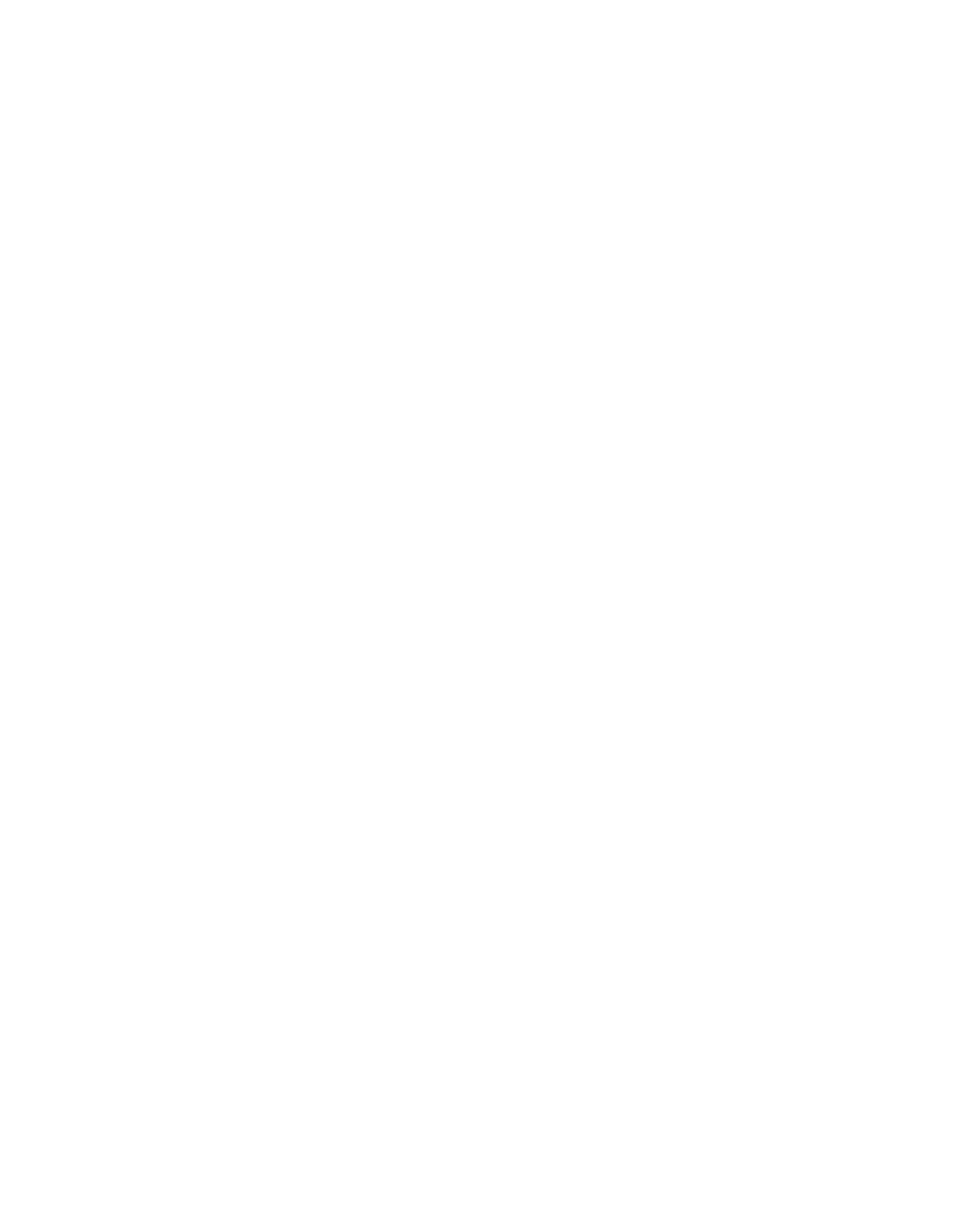in order to design campaign advertising to reach these people?

Tom's research has spanned from studying societies where interpersonal communication occurs in person to studying communication enabled by the internepgers, E. M., Ascroft, J. R., & Röling, N. G. (1970). Understanding how technology affects communication may prove important in future diffusion research. Work by Tom and his former graduate student Dr. Grace Huang suggests that exposure through social networking siresgers, E. M., & Kincaid, D. L. (1981). Communication to photos of friends participating in risky activities may LQÀXHQFH DQ DGROHVFHQW¶V RZQ<sup>New</sup>LVOKK: ELANROODY LERREU V<sup>Press</sup>; *C*ollier J et al., 2014). It is unclear how technology affects explicit and implicit endorsement, how people interpreflente, T. W. (1995). Network models of the diffusion of information received through social media in comparison to in person, and how exposure and thresholds may be nte, T. W. (1996). Social network thresholds in affected by technology. In sum, Tom has provided theoretical models, empirical research, and practical intervention applications for diffusion of innovation theory. He stated that we alente, T. W. (2012). Network Intervention Science NQRZ QHWZRUNV LQÀXHQFH EHKDY387K60990),LQ49-558RIRUTAGO.org/1026126/ diverse ways, and diffusion theory provides a way to FRPSDUH QHWZRUN LQÀXHQFHVVa#ende, ETHMK, D&YDamAsuRDLQ(G99@)HACCOMPTEMENTUDEO LQÀXHQFHV RQ QHWZRUNV +LV UHVPIIIDUPI RI IPITONA PIOLISIDING PIOLISIDERI-HG to guide network research with theories and frameworks. However, his speech highlighted more than just his research contributions. Tom detailed how his career was LQÀXHQFHG E\KLV RZQ VRFLDO9@PPW@RWUN ZOOHG\QOWPRPAQWAKUV . colleagues, and collaborators. His mentor, Dr. Everett Rogers, encouraged him to connect with other scholars and made sure he realized there were people behind the authors. Tom and Everett even conducted oral history interviews with about a dozen diffusion scholars from which Tom learned more about diffusion research than *Ye*lente, T. W., Hoffman, B. R., Ritt-Olson, A., Lichtman, ever did reading about it. Tom summarized his career so IDU E\VD\LQJWKDWQHWZRUNVPDW\$?@Wi4H-Network Method for FGROED ASSPIGEDMPREUV and colleagues is critically important, and that it takes time to build a career. Tom has certainly demonstrated these ideals as a researcher. Health, 54(5), 508–514. http://doi.org/10.1016/j. jadohealth.2013.07.001 Diffusion of innovations in Brazil, Nigeria, and India (Unpublished Report). East Lansing: Dept. of Communication, Michigan State University. networks: toward a new paradigm for research. Macmillan. innovations. Cresskill, N.J: Hampton Press. the diffusion of innovationsSocial Networks 18(1), 69–89. http://doi.org/10.1016/0378- 8733(95)00256-1 science.1217330 The ANNALS of the American Academy of Political and Social Science566(1), 55-67. http://doi.org/10.1177/0002716299566001005 Fujimoto, K. (2015). Diffusion of innovations theory applied to global tobacco control  $W \cup H \cup W \setminus U$ Social Science & RMedicine (1982), 145, 89–97. http://doi.org/10.1016/j. socscimed.2015.10.001 K., & Johnson, C. A. (2003). Effects of a Strategies on Peer-Led Tobacco Prevention Programs in SchoolsAmerican Journal of Public Health, 93(11), 1837–1843. http://doi. org/10.2105/AJPH.93.11.1837

5HIHUHQFHV

- Coleman, J. S., Katz, E., & Menzel, H. (1966). Medical innovation: A diffusion study. New York: Bobbs-Merrill Co.
- Granovetter, M., & Soong, R. (1983). Threshold models of diffusion and collective behaviorhe Journal of Mathematical Sociolog (3), 165–179. http:// doi.org/10.1080/0022250X.1983.9989941

M. A., Jordan-Marsh, M., & Valente, T. W. 3HHU ,QÀXHQFHV 7KH

Valente, T. W., Palinkas, L. A., Czaja, S., Chu, K.-H., & Brown, C. H. (2015). Social Network Analysis for Program Implementation.PLOS ONE 10(6), e0131712. http://doi.org/10.1371/journal. pone.0131712

DQG 2IÀLQH )ULHQGVKLS 1HWZF

Smoking and Alcohol Use burnal of Adolescent

- Valente, T. W., & Rogers, E. M. (1995). The Origins and Development of the Diffusion of Innovations 3DUDGLJP DV DQ ([DPSOH RI 61 Science Communication 6(3), 242–273. http:// doi.org/10.1177/1075547095016003002
- Huang, G. C., Unger, J. B., Soto, D., Fujimoto, K., Pentz, Malente, T. W., & Saba, W. P. (1998). Mass Media and ,QWHUSHUVRQDO ,QÀXHQFH L plealth Gommunication Gampaign in Bolivia.